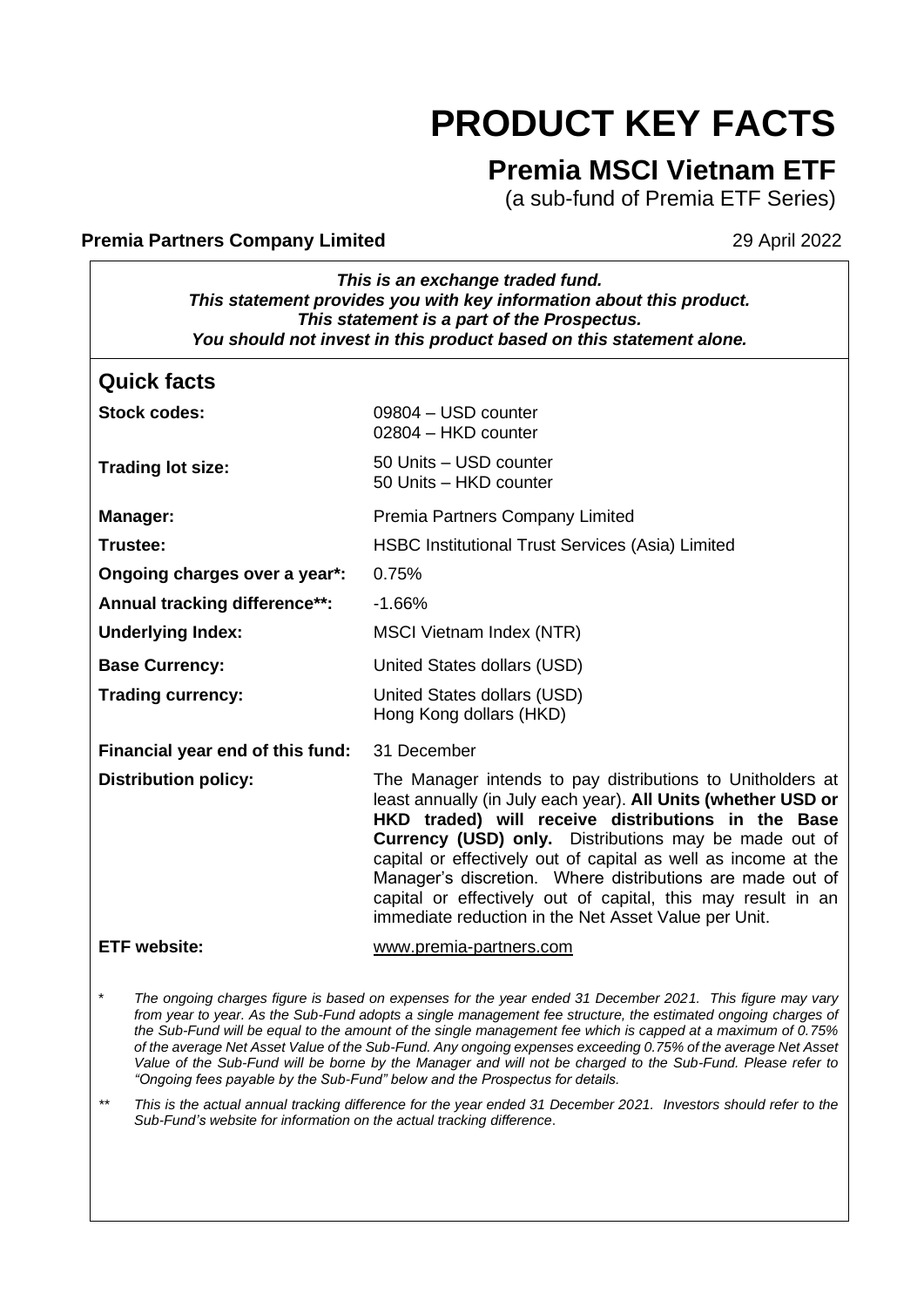# **What is this product?**

Premia MSCI Vietnam ETF (the "**Sub-Fund**") is a sub-fund of Premia ETF Series, which is an umbrella unit trust established under Hong Kong law. The units of the Sub-Fund ("**Units**") are listed on The Stock Exchange of Hong Kong Limited (the "**SEHK**"). These Units are traded on the SEHK like listed stocks. The Sub-Fund is a passively managed index tracking exchange traded fund under Chapter 8.6 of the Code on Unit Trusts and Mutual Funds (the "**Code**").

# **Objective and investment strategy**

## **Objective**

The investment objective of the Sub-Fund is to provide investment results that, before fees and expenses, closely correspond to the performance of the MSCI Vietnam Index (NTR) (the "**Index**").

## **Strategy**

In seeking to achieve the Sub-Fund's investment objective, the Manager will use an optimised representative sampling strategy by investing, directly or indirectly, in a representative sample of the securities in the Index that collectively reflects the investment characteristics of the Index. The Sub-Fund may or may not hold all of the securities that are included in the Index, and may hold Securities which are not included in the Index, provided that these collectively feature a high correlation with the Index.

The Sub-Fund may invest up to 100% of its Net Asset Value directly in equity securities listed on the Ho Chi Minh and Hanoi Stock Exchanges of Vietnam.

The Sub-Fund may also invest in money market funds and in cash deposits for cash management purposes although such investments are not anticipated to exceed 5% of the Net Asset Value of the Sub-Fund.

The Sub-Fund may, in exceptional circumstances, invest up to 50% of the Sub-Fund's Net Asset Value in financial derivative instruments ("**FDIs**") for hedging and non-hedging (i.e. reducing tracking error) purposes. These include the use of structured products or instruments such as swaps and participatory notes (P-notes) to acquire exposure to the performance of the Index when liquidity in the stock exchange market is low.

Currently, the Manager has no intention to enter into securities lending transactions, repurchase or reverse repurchase transactions and other similar over-the-counter transactions. The Manager will seek the prior approval of the SFC (to the extent required under applicable regulatory requirements) and provide at least one month's prior notice to Unitholders (or such shorter notice period as may be permitted under applicable regulatory requirements) before the Manager engages in any such investments.

The investment strategy of the Sub-Fund is subject to the investment and borrowing restrictions set out in the Prospectus.

## **Index**

The Index of the Sub-Fund is MSCI Vietnam Index (NTR). The Index is designed to measure the performance of the large and mid-cap segments of the Vietnamese market. With 16 constituents, the Index covers approximately 85% of the Vietnam equity universe. The Index methodology was developed by MSCI Inc. ("**MSCI**" or the "**Index Provider**").

MSCI is a provider of investment decision support tools to investors globally. MSCI products and services include indices, portfolio risk and performance analytics, and governance tools. The Manager (and each its Connected Persons) is independent of the Index Provider.

The Index is a net total return float-adjusted market capitalisation index. A net total return index calculates the performance of the index constituents on the basis that any dividends or distributions are reinvested after the deduction of any withholding taxes that may apply. The Index is denominated and quoted in USD.

As at 29 March 2022, it comprised 22 constituent stocks with float market capitalisation of approximately USD 28.74 billion. The Index was launched on 18 December 2007 with a back dated base level of 100 as of 30 November 2006.

You can obtain the most updated list of the constituents of the Index and additional information of the Index from the website of the Index Provider at www.msci.com.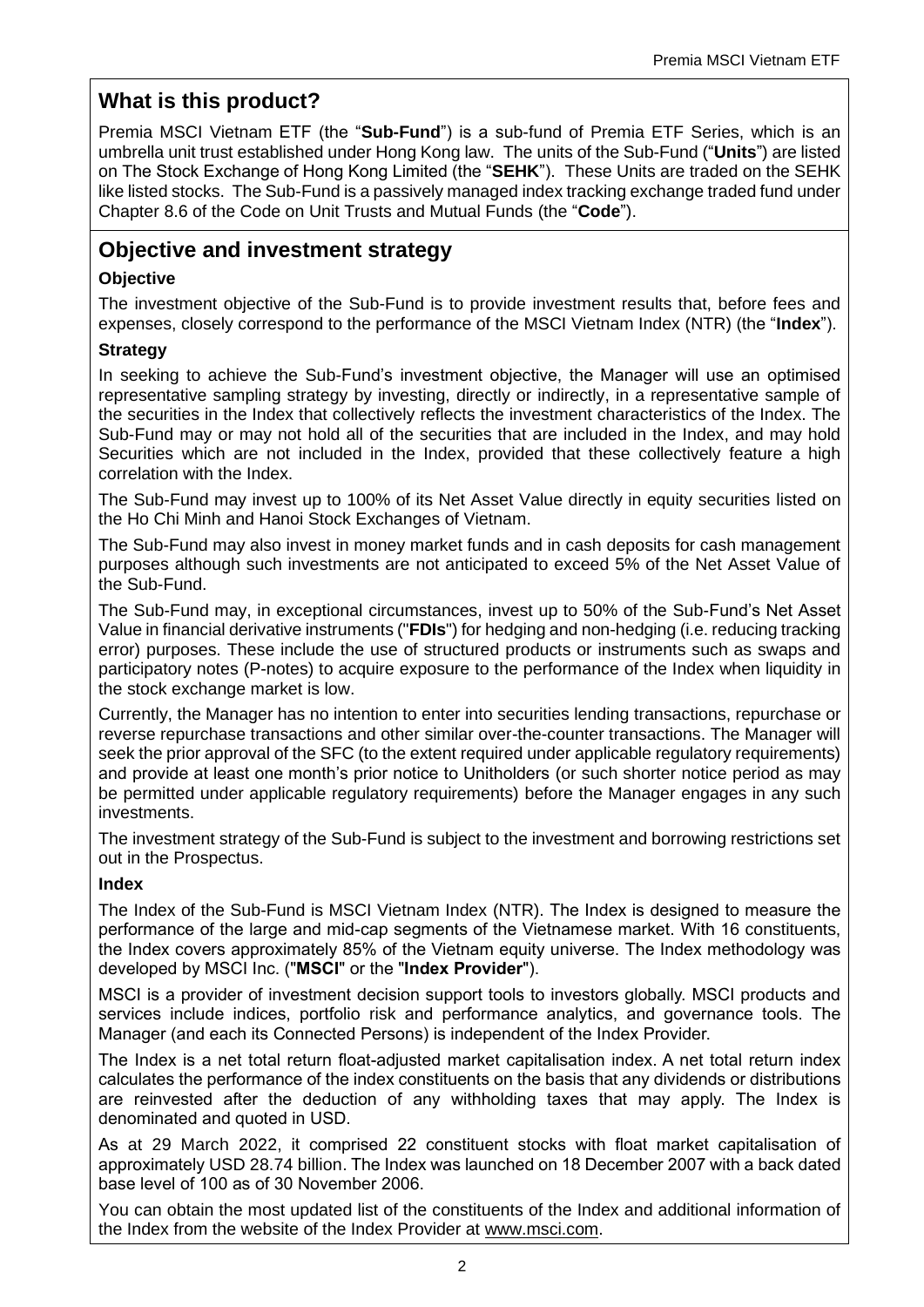#### **Vendor codes** Bloomberg: MSEIVTUN Index

## **Use of derivatives**

The fund's net derivative exposure may be up to 50% of the fund's net asset value.

## **What are the key risks?**

#### **Investment involves risks. Please refer to the Prospectus for details including the risk factors.**

#### **1. General investment risk**

• The Sub-Fund's investment portfolio may fall in value due to any of the key risk factors below and therefore your investment in the Sub-Fund may suffer losses. There is no guarantee of the repayment of principal.

#### **2. Vietnam concentration and emerging market risk**

- *Equity market risks*  The Sub-Fund's investment in equity securities is subject to general market risks, whose value may fluctuate due to various factors, such as changes in investment sentiment, political and economic conditions and issuer-specific factors.
- *Vietnam stock exchange risks* The Ho Chi Minh and Hanoi Stock Exchanges of Vietnam may have the right to suspend or limit trading in any security traded on the relevant exchange. The government or the regulators may also implement policies that may affect the financial markets. All these may have a negative impact on the Sub-Fund.
- *Vietnam concentration risk* The Sub-Fund's investment are concentrated in Vietnam, which is an emerging market. and may involve increased risks and special considerations not typically associated with investment in more developed markets, such as liquidity risks, currency risks/control, political and economic uncertainties, legal and taxation risks, settlement risks, custody risk and the likelihood of a high degree of volatility. The value of the Sub-Fund may also be more volatile than that of a fund having a more diverse portfolio of investments.
- *Emerging market risk* The performance of the Sub-Fund may be affected by political developments in Vietnam, changes in government policies and changes in regulatory requirements (such as the imposition of restrictions on foreign exchange or transfer of capital, and limitations on inward investments and securities trading). In addition, the regulatory framework and legal system in Vietnam may not provide the same degree of investor information or protection as would generally apply to more developed markets.
- Investments in Vietnam may be less liquid and experience greater volatility than investments in more developed markets due to generally lower trading volumes, smaller market capitalisations of companies and potential settlement difficulties in Vietnam, which may adversely affect the value of the Sub-Fund.
- The Index may have only a limited number of index constituents. The Index would be more easily affected by the price movements of any one index constituent than an index which has a larger number of index constituents, and the performance of the Sub-Fund is more dependent on and affected by the share prices of a limited number of issuers.

#### **3. Risk associated with mid-capitalisation companies**

• The stock of mid-capitalisation companies may have lower liquidity and their prices are more volatile to adverse economic developments than those of larger capitalisation companies in general.

#### **4. Foreign Exchange risk and other currency distributions risk**

• Underlying investments of the Sub-Fund are primarily denominated in Vietnamese Dong, therefore foreign exchange risk exists between the Base Currency and the underlying investments currency. Also, the Sub-Fund's Base Currency is in USD but has Units traded in HKD (in addition to USD). The Net Asset Value of the Sub-Fund may be affected unfavourably by fluctuations in the exchange rates between these currencies and the Base Currency and by changes in exchange rate controls. Secondary market investors may also be subject to additional costs or losses associated with fluctuations in the exchange rates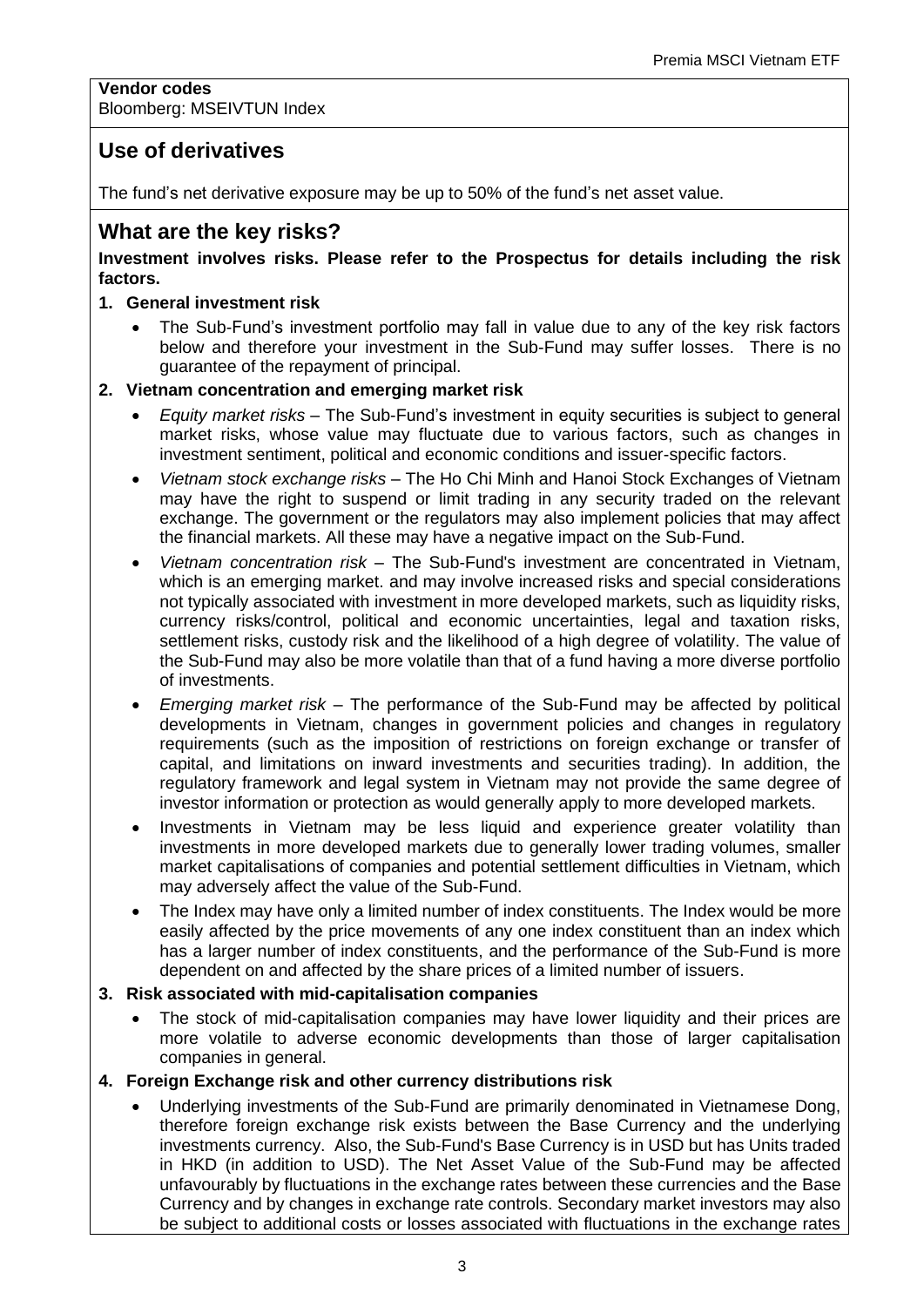between HKD and the Base Currency and by changes in exchange rate controls when trading Units in the secondary market.

• Investors should note that all Units will receive distributions in the Base Currency (USD) only. In the event that the relevant Unitholder has no USD account, the Unitholder may have to bear the fees and charges associated with the conversion of such distribution from USD to HKD or any other currency. The Unitholder may also have to bear bank or financial institution fees and charges associated with the handling of the distribution payment. Unitholders are advised to check with their brokers regarding arrangements for distributions.

#### **5. Distributions out of or effectively out of capital risks**

• Payment of dividends out of capital or effectively out of capital amounts to a return or withdrawal of part of an investor's original investment or from any capital gains attributable to that original investment. Any such distributions may result in an immediate reduction in the Net Asset Value per Unit of the Sub-Fund.

#### **6. Passive investments risk**

• The Sub-Fund is passively managed and the Manager will not have the discretion to adapt to market changes due to the inherent investment nature of the Sub-Fund. Falls in the Index are expected to result in corresponding falls in the value of the Sub-Fund.

#### **7. Tracking error risk**

• The Sub-Fund may be subject to tracking error risk, which is the risk that its performance may not track that of the Index exactly. This tracking error may result from the investment strategy used and/or fees and expenses. The Manager will monitor and seek to manage such risk and minimise tracking error. There can be no assurance of exact or identical replication at any time of the performance of the Index.

#### **8. Trading risks**

- The trading price of Units on the SEHK is driven by market factors such as the demand and supply of Units. Therefore, the Units may trade at a substantial premium or discount to the Sub-Fund's Net Asset Value.
- As investors will pay certain charges (e.g. trading fees and brokerage fees) to buy or sell Units on the SEHK, investors may pay more than the Net Asset Value per Unit when buying Units on the SEHK, and may receive less than the Net Asset Value per Unit when selling Units on the SEHK.

#### **9. Trading differences risks**

- As the stock exchanges on which the Index constituents are listed may be open when Units in the Sub-Fund are not priced, the value of the securities in the Sub-Fund's portfolio may change on days when investors will not be able to purchase or sell the Sub-Fund's Units. Differences in trading hours between the stock exchanges on which the Index constituents are listed and the SEHK may also increase the level of premium or discount of the Unit price to Sub-Fund's Net Asset Value.
- Shares listed on certain stock exchanges are subject to trading bands which restrict increase and decrease in the trading price, while Units listed on the SEHK are not. This difference may also increase the level of premium or discount of the Unit price to Sub-Fund's Net Asset Value.

#### **10. Risks of investing in FDIs**

• Risks associated with FDI include counterparty / credit risk, liquidity risk, valuation risk, volatility risk and over-the-counter transaction risk. Exposure to FDI may lead to a higher risk of loss by the Sub-Fund. The Sub-fund may suffer losses if a counterparty of the derivative contract defaults or fails to perform its obligations.

#### **11. Dual counter risks**

• If there is a suspension of the inter-counter transfer of units between the counters and/or any limitation on the level of services by brokers and CCASS participants, unitholders will only be able to trade their units in one counter only, which may inhibit or delay an investor dealing. The market price of units traded in each counter may deviate significantly. As such, investors may pay more or receive less when buying or selling Units traded in one counter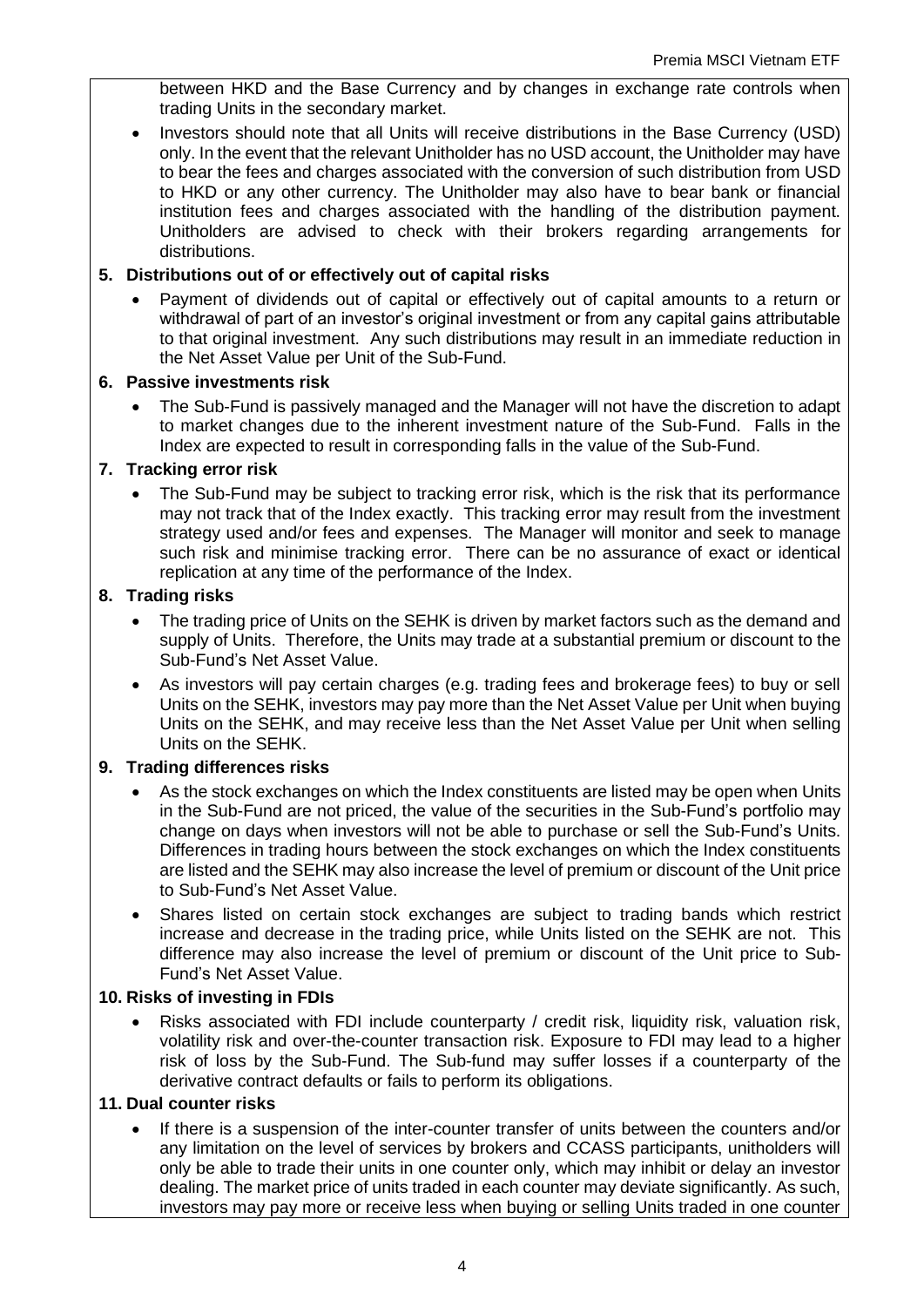than the equivalent amount in the currency of another counter if the trade of the relevant Units took place on that other counter.

#### **12. Termination risks**

• The Sub-Fund may be terminated early under certain circumstances, for example, where the Index is no longer available for benchmarking or if the size of the Sub-Fund falls below HKD100 million. Investors may not be able to recover their investments and suffer a loss when the Sub-Fund is terminated.

#### **13. Reliance on market maker and liquidity risks**

• Although the Manager will ensure that at least one Market Maker will maintain a market for the Units in each counter, and that at least one Market Maker in each counter gives not less than 3 months' notice prior to terminating the relevant market maker agreement, liquidity in the market for Units may be adversely affected if there is no or only one Market Maker for the Units. There is no guarantee that any market making activity will be effective.

#### **14. Custodian Risk**

• The Sub-Fund's investments may be registered in the name of a sub-custodian where, due to the nature of the laws or market practice of jurisdictions, it is common market practice or not feasible to do otherwise and may be exposed to risk in circumstances whereby the custodian will have no liability. Such investments may not be segregated from the subcustodian's own investments and in the event of default or fraud of such sub-custodian, the Sub-Fund's assets may not be protected and may be irrecoverable by the Sub-Fund.



## **How has the fund performed?**

- Past performance information is not indicative of future performance. Investors may not get back the full amount invested.
- The computation basis of the performance is based on the calendar year end, NAV-To-NAV, with dividend reinvested.
- These figures show by how much the Sub-Fund increased or decreased in value during the calendar year being shown. Performance data has been calculated in USD including ongoing charges and excluding your trading costs on SEHK.
- Fund launch date: 16 July 2019

## **Is there any guarantee?**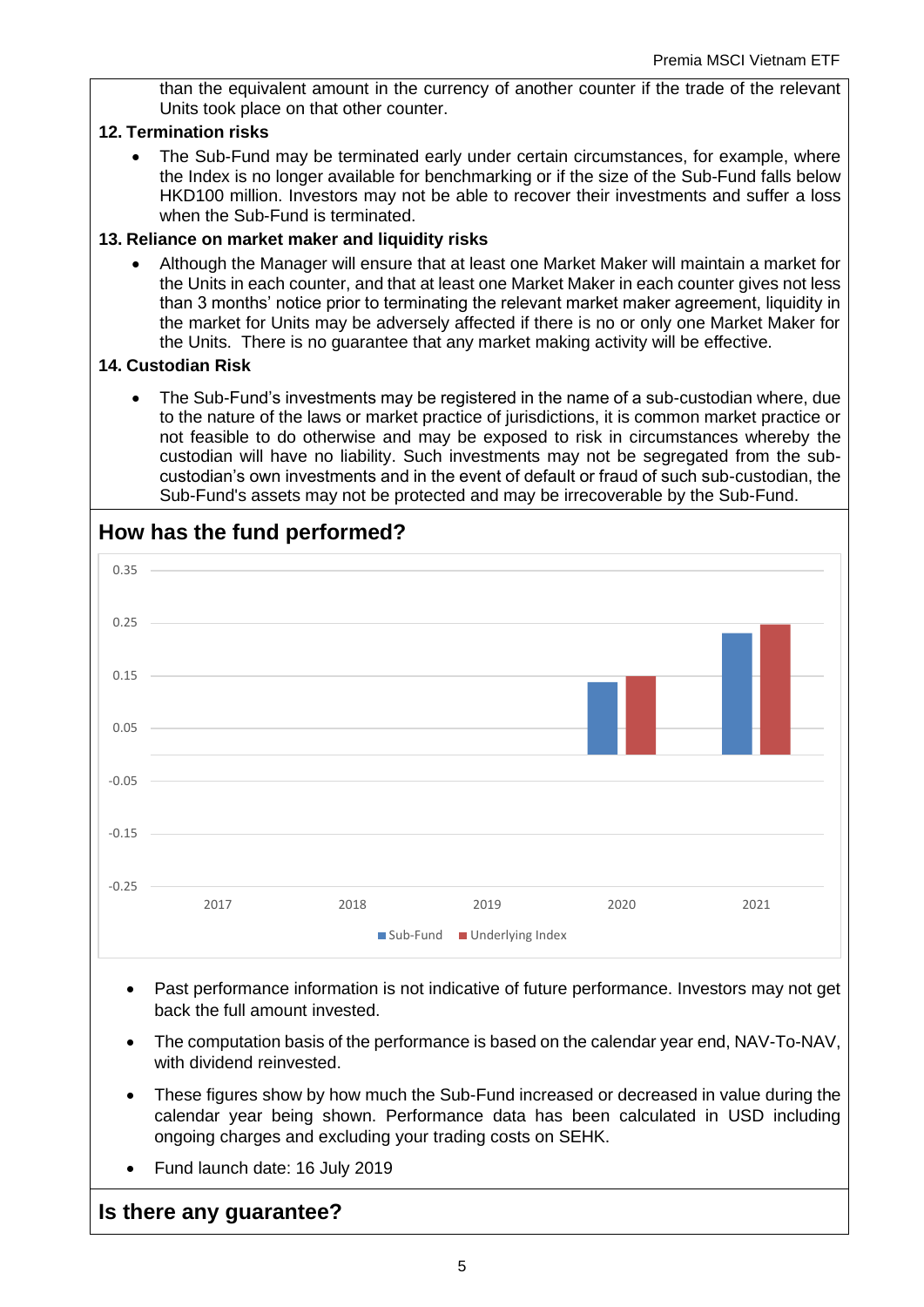The Sub-Fund does not have any guarantees. You may not get back the amount of money you invest.

# **What are the fees and charges?**

Please refer to the section entitled "Fees and Expenses" of the Prospectus for details of other fees and expenses.

## **Charges incurred when trading the Sub-Fund on the SEHK**

| <b>Fees</b>                                  | What you pay                                 |
|----------------------------------------------|----------------------------------------------|
| Brokerage fee                                | Market rates                                 |
| <b>Transaction levy</b>                      | $0.0027\%$ <sup>1</sup> of the trading price |
| Trading fee                                  | $0.005\%$ <sup>2</sup> of the trading price  |
| Financial Reporting Council transaction levy | 0.00015% $3$ of the trading price            |
| Stamp duty                                   | Nil                                          |
| Inter-counter transfer fee                   | HKD5 per instruction <sup>4</sup>            |

*<sup>1</sup> Transaction levy of 0.0027% of the trading price of the Units, payable by each of the buyer and the seller.*

*<sup>2</sup> Trading fee of 0.005% of the trading price of the Units, payable by each of the buyer and the seller.*

*<sup>3</sup> Financial Reporting Council transaction levy of 0.00015% of the trading price of the Units, payable by each of the buyer and the seller from 1 January 2022.*

*<sup>4</sup>HKSCC will charge each CCASS participant a fee of HKD5 per instruction for effecting an inter-counter transfer between one counter and another counter. Investors should check with their brokers regarding any additional fees.*

## **Ongoing fees payable by the Sub-Fund**

The following expenses will be paid out of the Sub-Fund. They affect you because they reduce the Net Asset Value of the Sub-Fund which may affect the trading price.

| <b>Fees</b>     | Annual rate (as a % of the Sub-Fund's value)                |
|-----------------|-------------------------------------------------------------|
| Management fee* | 0.75%                                                       |
| Trustee fee     | Included in the management fee                              |
| Performance fee | Nil                                                         |
| fees            | Administration and custody   Included in the management fee |

*\* The management fee is a single flat fee to cover all of the Sub-Fund's fees, costs and expenses (and its due proportion of any costs and expenses of the Trust allocated to it). The ongoing charges of the Sub-Fund is equal to the amount of the single management fee which is capped at a maximum of 0.75% of the average Net Asset Value of the Sub-Fund. Any increase or removal of the cap is subject to the prior approval of the SFC and one month's prior notice to Unitholders. Please refer to the Prospectus for details.*

#### **Other fees**

You may have to pay other fees when dealing in the Units of the Sub-Fund.

# **Additional information**

You can find the following information relating to the Sub-Fund (in English and in Chinese) at the following website [www.premia-partners.com](http://www.premia-partners.com/) (which has not been reviewed or approved by the SFC):

- The Prospectus including the Product Key Facts Statement (as revised from time to time)
- The latest annual audited accounts and interim half yearly unaudited report of the Sub-Fund (in English only)
- Any notices relating to material changes to the Sub-Fund which may have an impact on its investors such as material alterations or additions to the Prospectus including the Product Key Facts Statement or the constitutive documents of the Trust and/or the Sub-Fund